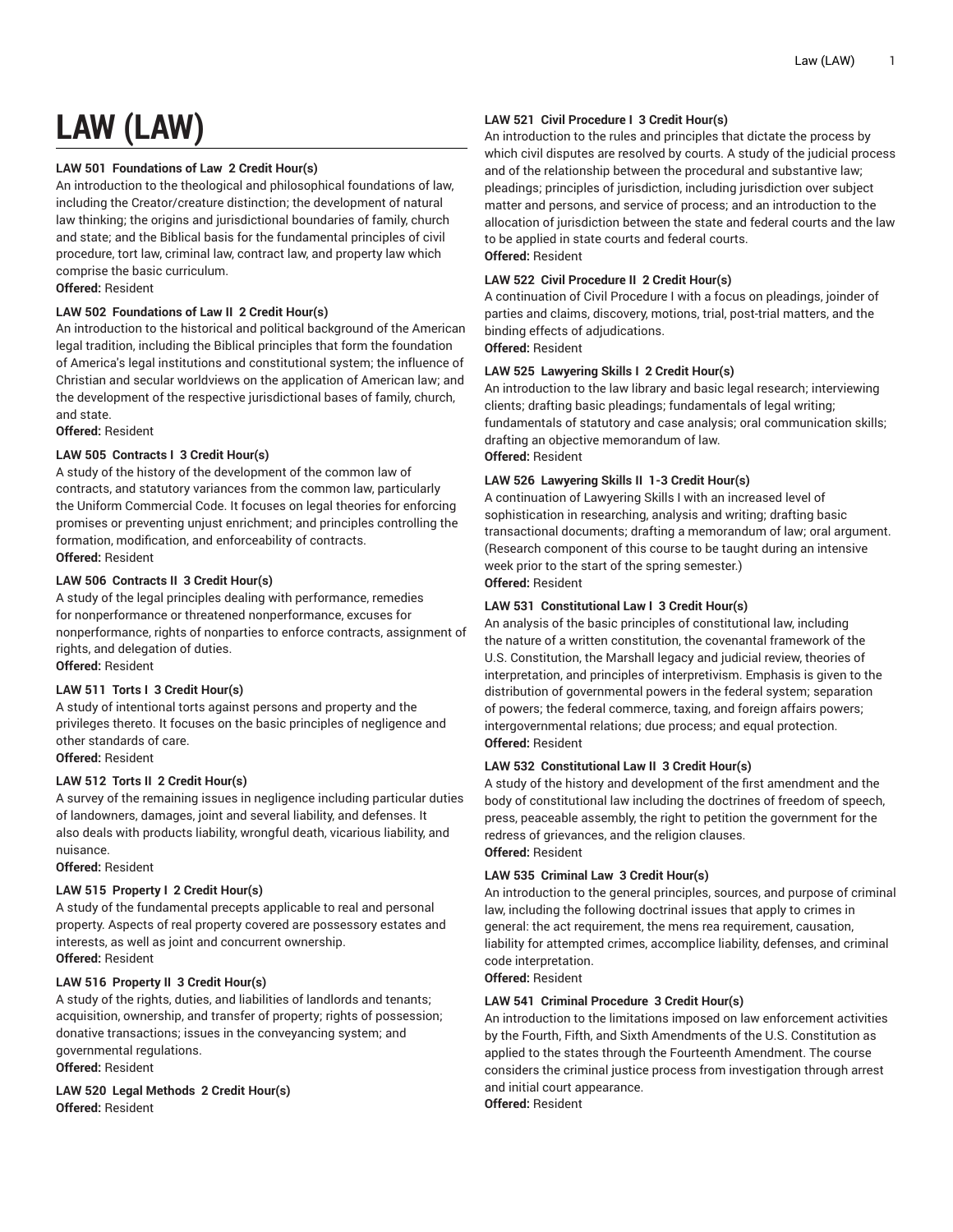# **LAW 542 Advanced Criminal Procedure 3 Credit Hour(s)**

This course examines the process of the adjudicatory stages of criminal procedure, beginning with the pre-trial detention and continuing through trial and sentencing. Topics that will be covered in this course include; pre-trial detention, initiating the charging decision, bail and pretrial release, grand jury practice, discovery, the plea, speedy trial rights, right to counsel, trial by jury, the criminal trial, double jeopardy, sentencing, and post-conviction relief. For a student pursuing a career with a concentration in criminal practice, this course is best taken immediately subsequent to Criminal Procedure and prior to a criminal law externship. **Offered:** Resident

### **LAW 545 Evidence 3 Credit Hour(s)**

An introduction to the law of evidence and the rules and principles governing its admission within the context of the adversarial trial system. Emphasis is placed upon mastering the Federal Rules of Evidence, examination and cross-examination of witnesses, functions of the judge and the jury, and burden of proof.

**Note:** This course is a prerequisite for Virginia Third-Year Practice. **Offered:** Resident

#### **LAW 561 Business Associations 4 Credit Hour(s)**

An examination of agency, partnership, and corporation concepts with emphasis on the rights and obligations of partners; and the formation, management, and operation of for-profit and nonprofit corporations. **Offered:** Resident

### **LAW 565 Professional Responsibility 2 Credit Hour(s)**

A study of the authority and duties of lawyers in the practice of their profession as advocates, mediators, and counselors; and of their responsibility to the courts, to the bar, and to their clients, including a study of the various ABA standards of professional conduct. **Note:** This course is a prerequisite for Virginia Third-Year Practice; it must be taken in the spring semester of the student's second year or during an intensive session.

**Offered:** Resident

#### **LAW 571 Lawyering Skills III 2 Credit Hour(s)**

Students continue the pretrial development of a case. A major focus is on drafting and arguing pretrial motions, in particular motions in limine in a civil trial. Students also further develop skills of interviewing and witness preparation, examining witnesses, negotiating settlements and pretrial agreements. The planning portion of the course focuses on drafting documents necessary for the effective establishment and operation of one or more business organizations.

#### **Offered:** Resident

# **LAW 572 Lawyering Skills IV 2 Credit Hour(s)**

Students review and then practice the major steps in the pretrial litigation process, including litigation planning, informal fact investigation, legal research, and all facets of discovery. Each student prepares requests for documents, interrogatories, and requests for admissions. Each student also conducts and defends a deposition of one of the parties or witnesses in a case. Students also draft and argue a motion to dismiss in a criminal trial.

**Offered:** Resident

#### **LAW 575 Wills, Trusts & Estates 3 Credit Hour(s)**

A study of the basic devices in gratuitous transfers, including the will and trust; selected problems in class gifts, and will and trust substitutes; and social restrictions upon the power of testation, the formation of property interests, and the trust device.

**Offered:** Resident

**LAW 580 Statutory Interpretation 1 Credit Hour(s) Offered:** Resident

### **LAW 581 Jurisprudence 3 Credit Hour(s)**

An introduction to the many schools of jurisprudence. Jurisprudence is the study of legal philosophy. Particular emphasis is given to formulating principles of a distinctively Christian jurisprudence and on reading primary materials.

**Note:** This course is offered in the spring semester of odd-numbered years.

**Offered:** Resident

#### **LAW 582 Law and Economics 2 Credit Hour(s)**

Law and economics as a jurisprudential theory seeks to apply neoclassic economics concepts to the law. Law and economics tends to be both positive (explaining rules in terms of economics concepts) and normative (arguing that legal rules should promote economic efficiency). This course considers a variety of subject areas in order to provide a critique of law and economics from the perspective of the distinct mission of Liberty University School of Law. Possible subject areas for consideration include: property, contracts, constitutional law, human rights, family law, tort law, criminal law, employment law, corporate law, securities regulation, and taxation.

**Offered:** Resident

#### **LAW 585 Legal History 3 Credit Hour(s)**

An examination of the nature and meaning of the legal past, particularly the Western legal tradition, with a primary focus on the historical relationship between church and state; and the biblical and theological foundations of the Western legal tradition and the English Common Law heritage.

**Note:** This course is offered in the spring semester of even-numbered years.

**Offered:** Resident

#### **LAW 591 Taxation of Individuals 3 Credit Hour(s)**

An introduction to the federal income tax system. Topics include items of inclusion and exclusion from gross income, deductions from gross income, capital gains and losses, basic tax accounting, and the identification of income to the appropriate taxpayer. The course gives consideration to the private attorney's role in administering the tax law and in advising clients on the interaction of the tax law with their businesses, investments, and personal activities. This course must be taken in the fall or spring semester of the student's second year or in the fall semester of the student's third year. **Offered:** Resident

#### **LAW 595 Law Skills V - Trial Advocacy 3 Credit Hour(s)**

The basics of trial advocacy. There is an emphasis on mastering certain litigation and trial tasks; paying attention to detail; and precision in analysis, thought, expression, and communication. **Offered:** Resident

#### **LAW 601 Family Law 3 Credit Hour(s)**

A general introduction to the nature and regulation of family associations. This course focuses on the relationships of husband and wife as well as parent and child. It addresses moral, legal, and biblical issues relating to marriage, divorce, and custody, including international and American developments involving same-sex unions. **Offered:** Resident

#### **LAW 605 Children & the Law Seminar 2 Credit Hour(s)**

A study of delinquency, deprivation, status offenses, and dependency in Juvenile Court. History of the Juvenile Court, development of children's rights, and trends in juvenile justice. **Offered:** Resident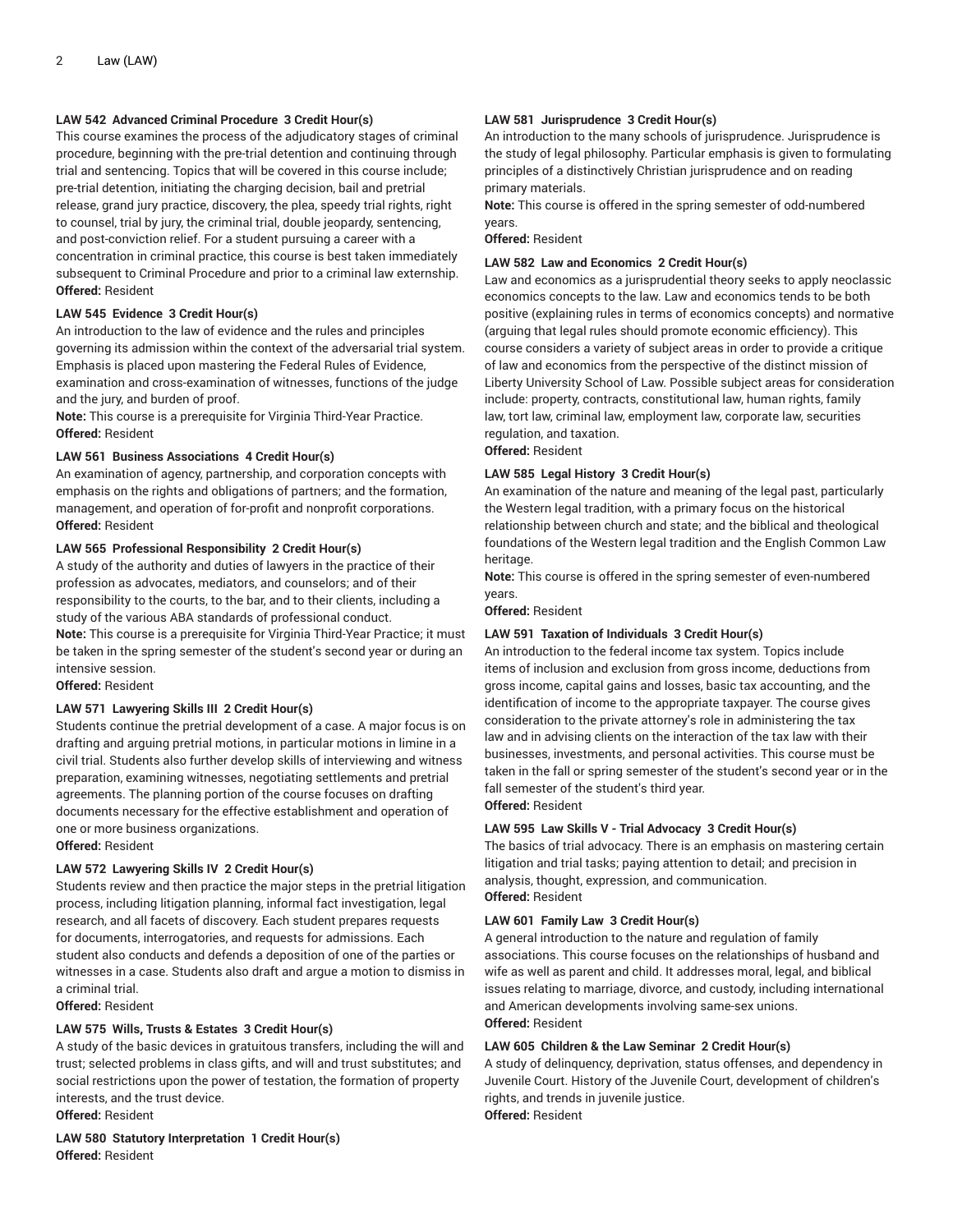#### **LAW 608 Adoption Law 2 Credit Hour(s)**

The course explores fundamental issues in adoption law from both international and domestic perspectives. It will examine on a comparative basis the legal relationship among children and families across continents and in the state. Students will understand the legal framework of adoption laws in states such as Virginia, Florida, Georgia, North Carolina and a few selected states, as well as processes and procedures involving adoptions in general. Students will also learn, on a step-by-step basis, how adoption treaties in private international law are interpreted and applied in U.S. Courts. The course will further examine issues in assisted reproduction using reproductive technology. The learning process will involve practical hands-on approach including problem solving, case law review and analysis of domestic rules and procedures for the recognition of foreign judgments in U.S. courts. **Offered:** Resident

#### **LAW 610 Child Abuse and the Law 2 Credit Hour(s)**

This is a course designed for students interested in public service and working on behalf of abused children. Students who enroll in this course will have diverse practice interests such as, being a criminal or civil child abuse prosecutor, guardian/attorney ad litem, child protection attorney, or public interest lawyer. The course is designed to provide an overview of the prosecution process in civil and criminal cases involving child abuse and neglect. Students will learn the internal path of both a criminal child abuse case as well as the civil process for protecting children from further abuse or neglect. This course will explore the necessity of working with a multidisciplinary team of professionals in preparing a case for the court process as well as the necessary skills needed to communicate with child victims. The course will require observation of a criminal or civil child abuse case. Ethical responsibilities of prosecution will be addressed.

**Offered:** Resident

#### **LAW 615 Taxation of Estates & Gifts 3 Credit Hour(s)**

An in-depth study of federal taxation of wealth transmission, including estate and gift taxes.

**Offered:** Resident

#### **LAW 621 Estate Planning 3 Credit Hour(s)**

An overview of the estate planning process, including considerations entering into the structure and completion of an estate plan. This course includes a discussion of the information-gathering process and the preparation of such estate planning documents as wills, trusts, and durable powers of attorney. It also includes a consideration of the various methods that may be used to reduce estate taxes for the client, both through lifetime and testamentary planning. **Offered:** Resident

# **LAW 630 Accounting & Finance for Lawyers 2 Credit Hour(s)**

A study of the principles, theory, and practice of accounting, finance, and auditing. The topics include the accounting equation and conceptual framework; recognition principles; inventory and the cost of goods sold; fixed assets and depreciation; liabilities; financial statements and financial analysis; valuation principles and techniques; audit practice; perspectives and the role of the lawyer in the preceding topics. Students who have already taken any accounting course (at the undergraduate or graduate level of three credit hours or more) are not eligible to enroll in this course. This course is offered as an intensive. **Offered:** Resident

#### **LAW 631 Statistics/Quantitative Method 2 Credit Hour(s)**

**LAW 632 Financial Planning Survey 2 Credit Hour(s) Offered:** Resident

#### **LAW 635 Secured Transactions 3 Credit Hour(s)**

A study of the principles, theory, and practice of accounting, finance, and auditing. The topics include the accounting equation and conceptual framework; recognition principles; inventory and the cost of goods sold; fixed assets and depreciation; liabilities; financial statements and financial analysis; valuation principles and techniques; audit practice; perspectives and the role of the lawyer in the preceding topics. Students who have already taken any accounting course (at the undergraduate or graduate level of three credit hours or more) are not eligible to enroll in this course. This course is offered as an intensive. **Offered:** Resident

#### **LAW 636 Payment Systems 2 Credit Hour(s)**

A study of the Uniform Commercial Code with focus on Articles 3 and 4, and general principles applicable to promissory notes and drafts, and the special rules for bank deposits and collections. **Offered:** Resident

#### **LAW 637 Basic Uniform Commercial Code 3 Credit Hour(s)**

A study of the Uniform Commercial Code with an emphasis on Articles 3, 4, and 9 covering general principles applicable to promissory notes and drafts, bank deposits and collections, and secured transactions. **Offered:** Resident

#### **LAW 641 Taxation of Businesses 3 Credit Hour(s)**

An advanced course in federal income taxation with emphasis on tax laws related to corporations, partnerships, and limited liability companies. **Offered:** Resident

# **LAW 643 Mergers and Acquisitions 2 Credit Hour(s)**

A study of the process of and the law governing business combinations and acquisitions including mergers, stock purchases, assets sales, and change-of-control transactions. The course will consider primarily the role of state business organization law and federal securities law in determining the structure, mechanics, timing, and price of such transactions.

**Offered:** Resident

#### **LAW 644 Securities Regulation 3 Credit Hour(s)**

A study of the process of and the law governing the issuance, distribution, and trading of securities focusing primarily on the Securities Act of 1933 and the Securities Exchange Act of 1934 and related rules and regulations. Topics include the definition of a "security;" the obligation to register; the registration and disclosure requirements; the exemptions from the registration process; and the insider trading and antifraud provisions.

#### **Offered:** Resident

#### **LAW 645 Business Planning 3 Credit Hour(s)**

A general survey of the factors to be considered in the organization, financing, operation, and liquidation of the small business venture, all examined within a choice of business entity frameworks. Proprietorships, partnerships, limited partnerships, limited liability companies, business trusts, close corporations and professional corporations are covered. Particular emphasis is on the practical aspect of the organization, operation, purchase, and sale of a business, and other matters related to the role of a practicing lawyer in business affairs. **Offered:** Resident